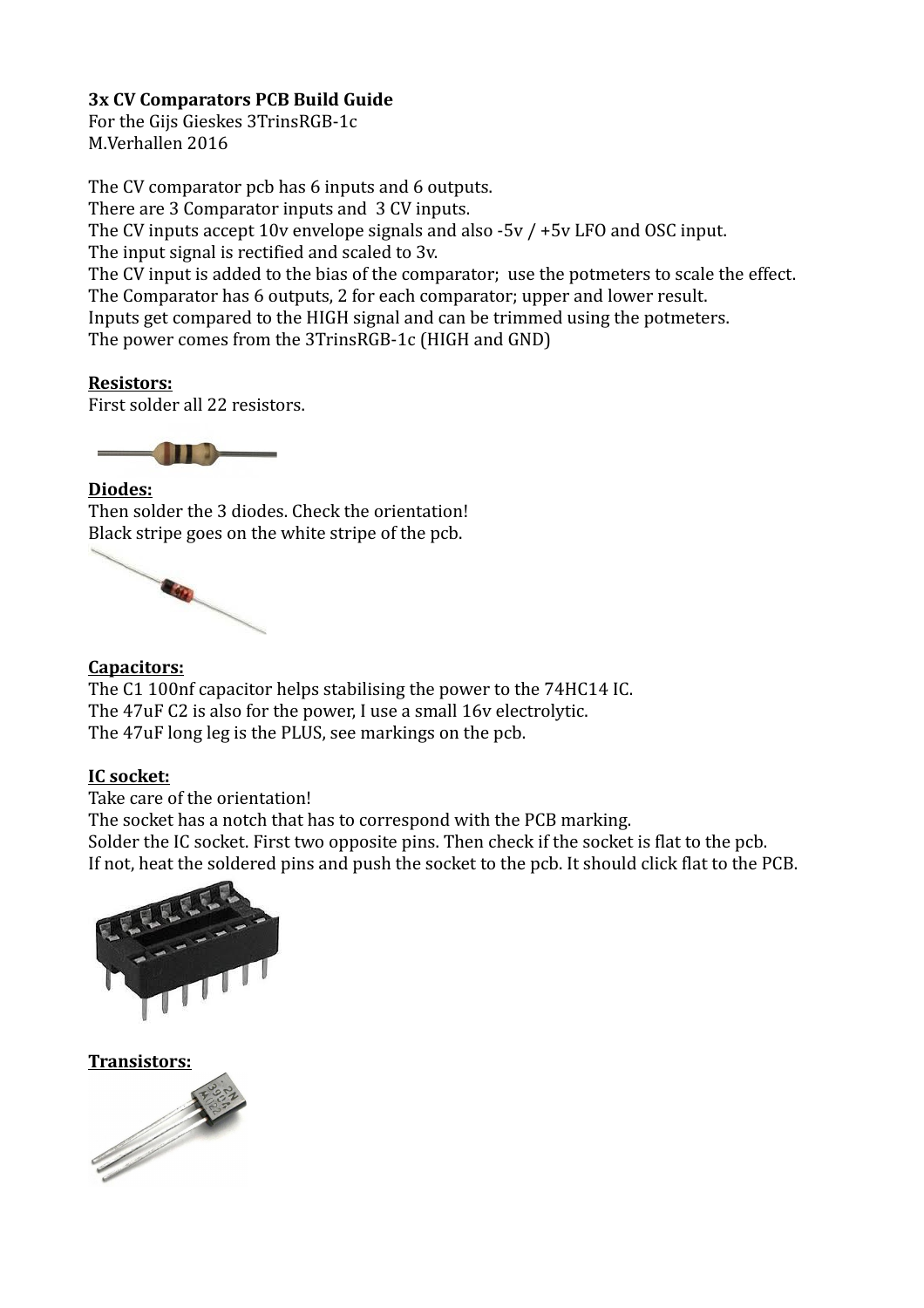Solder the 3 transistors. (T1, T2 and T3). Take care of the orientation markings. These components are heat sensitive! First solder one leg of each, let them cool a bit and continue with the rest.

# **IC:**

Bend the legs of the IC on a flat surface, so that the legs are in a 90 degree angle. This way the IC will fit into the socket. Beware of the orientation! (The notch) Push the IC carefully but firmly into its socket.

# **Potmeters:**

The 3 vertical pots go --> on the 'other' side of the pcb!

# **Connectors:**

The CV inputs are Thonkiconn jacks --> on the 'other' side of the pcb! in1 (cv1), in2(cv2) and in3(cv3)

# **Pinheaders:**

The headers go --> on the 'other' side of the pcb! Take the 1x11 pinheader. The headers are extra long, so that they fit through a 3mm panel. Mount your panel onto the pots / jacks. Stick the 1x11 header in the holes. Adjust the height of the header and solder 2 opposite pins of the 1x11 pin header. Check if the header is aligned to the panel. Straighten the pinheader by reheating the soldered pin. Then solder the rest.

# **Enclosure:**

**Eurorack:** fit the panel onto the pcb (to the pots and jacks). Use the 3 potmeter nuts to fasten the pcb to the panel. *Because the panel is quite thick, here are some tips:* You might have to sandpaper the back of the panel to make the nuts fit. It also helps to screw the nuts on with the beveled side down. Another tip is to use a countersink drill on the front of the panel and deepen the potmeterholes a bit. This way the beveled side of the nuts can get better grip.

You don't need to fasten the jacks. Fit the 3 knobs onto the potmeters. Use the four 3mm screws to mount the panel onto your modular rack .

**Standalone box:** Use light sandpaper to roughen up the black sides of the panel pieces. Puzzle the panel pieces together and note which sides you have to glue. I have laquered the panels, but you can add more layers or use color. Glue the 5 panel pieces together. (not the top panel!) Wait for it to dry and use sandpaper to finish off the box. Mount the PCB to top panel and fasten it with the potmeter nuts. *Because the panel is quite thick, here are some tips:*